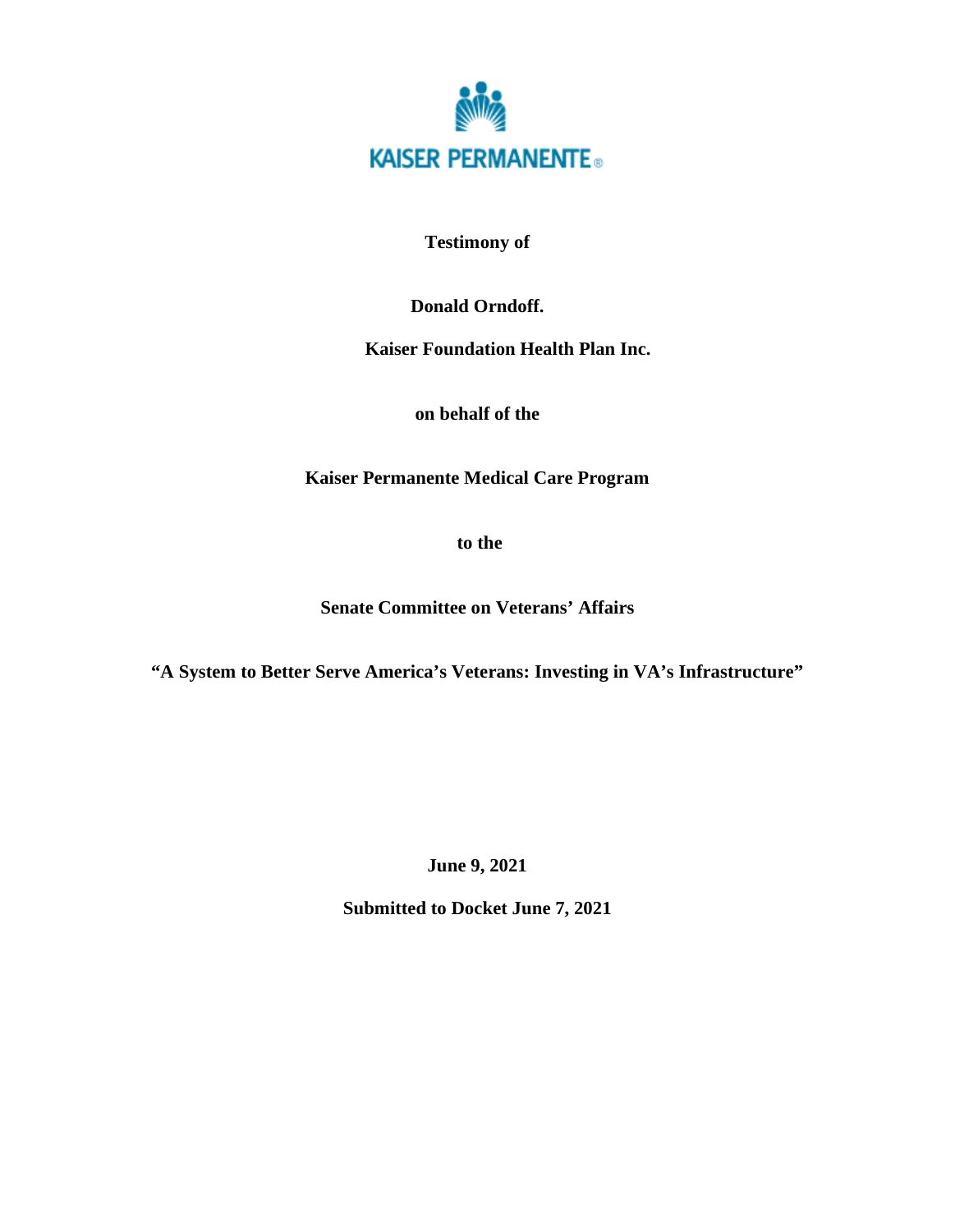Good afternoon, Chairman Tester, Ranking Member Moran, and members of the Committee. Thank you for the opportunity and honor to testify before you today on behalf of Kaiser Permanente. I am Don Orndoff, Senior Vice President and leader of Kaiser Permanente's National Facilities Services.

The Kaiser Permanente Medical Care Program is the largest private integrated healthcare delivery system in the United States, providing comprehensive healthcare services to 12.5 million members in eight states (California, Colorado, Georgia, Hawaii, Maryland, Oregon, Virginia, and Washington) and the District of Columbia. Our mission is to provide high quality, affordable health care to our members and the communities we serve. Like the U.S. Department of Veterans Affairs (VA), we serve a large, diverse population across our footprint.

At Kaiser Permanente (KP), I am responsible for the full facilities' management lifecycle, including planning, acquisition, and operation of our 90 million-square-foot real estate portfolio, with current replacement value of \$40 billion. The portfolio consists of more than 1,300 facilities, including hospitals, medical office buildings, ambulatory surgery centers, call centers, and supporting facilities. We typically invest about \$3 billion per year in facilities-related capital, roughly 3 percent of overall operating revenue.

Prior to joining KP in 2010, I served as Executive Director of the VA Office of Construction and Facilities Management. Prior to my time at VA, I served for 30 years as a commissioned officer in the Civil Engineer Corps and SEABEEs of the U.S. Navy. I have professional degrees in architecture (Virginia Tech) and construction engineering (University of California at Berkeley), and senior executive business training from Harvard Business School and Dartmouth College. I am here today to offer my perspective shaped by over 42 years of facilities management experience in large, complex organizations in both the public and private sectors.

I suggest there are 10 basic tenets to a successful facilities management program for a large healthcare delivery system at the scale and complexity of KP and the VA. They are:

- 1. Lead through a comprehensive, enterprise business strategy
- 2. Transform the care delivery model
- 3. Optimize care delivery platforms as a system
- 4. Standardize facilities design
- 5. Modularize facilities components
- 6. Accelerate project delivery
- 7. Leverage progressive acquisition methods
- 8. Commit to proactive sustainment
- 9. Commit to environmental stewardship
- 10. Commit to investing for community health impact
- 1. **Lead through a comprehensive, enterprise business strategy.** All business decisions should support a carefully developed, universally understood business strategy that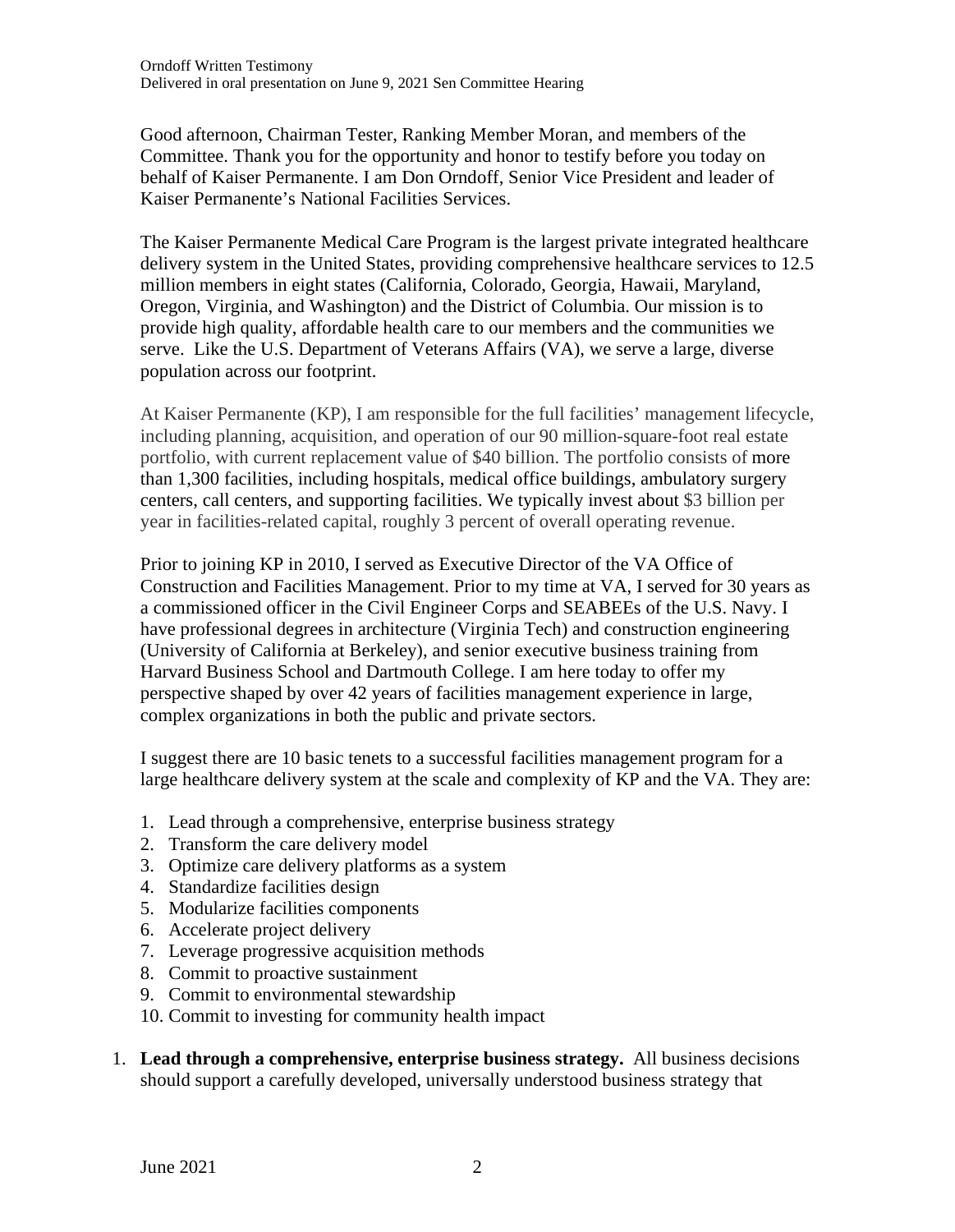defines macro objectives, measures outcomes, provides organizing structure, promotes innovation, and manages cost. All business decisions, at all levels of the organization, must align and link to the overarching business strategy. As a system, we strive to identify and remove constraints that can undermine system performance.

- **2. Transform the care delivery model.** The continuum of health care continues to evolve at a rapid pace due to advancement of evidence-based medical care, innovative technologies, growing consumer preferences, increasing access demand, and the need for cost affordability. There is an inherent flow of care from higher acuity facilities (hospitals) to ambulatory sites (medical offices, out-patient surgery centers) to home care (chronic disease maintenance, rehabilitation, and recovery) to digital/virtual care (accessible anywhere via internet or cell phone service). Design of new health care facilities must be forward-looking, adaptable for inevitable change, and flexible to meet future space requirements. Large healthcare systems, like VA and KP, should work to "create" the future care model, rather than react to lagging indicators of industry dynamics.
- 3. **Optimize care delivery platforms as a system.** Improving population health requires a member-centric system design that creates a distributed "eco-system" of capability spanning across multiple sites of care, ensuring the right care is provided at the right time at the right place. Increasing easy access to care is key to improving member/patient satisfaction. Shifting quality care from higher acuity platforms (hospitals) to ambulatory or virtual care platforms increases access and significantly reduces construction and operating cost.
- 4. **Standardize facilities design.** Enterprise, system management allows identification and universal application of best business practices. Large healthcare systems should use content experts to create an enterprise design standard for each major care delivery function. Once design standards are established, the entire organization can apply the discipline to follow the standard, every time, for every project. Design standards cannot be static. There must be a structured process to continually improve, embracing innovation to better support the transforming care model requirements.
- 5. **Modularize facilities components.** With design standardization, a large healthcare system can break all care facilities down into functional modules, or a "kit of parts" that can be uniquely configured within a standard structural grid. Each module is "super designed" to address all relevant design decisions, including use of three dimensional space, care operations flow, clinical equipment, information and supporting technologies, furnishings, finishes, cleaning needs, maintenance needs, environmental controls, brand elements, color palettes, artwork, etc. Once design standards and modules are fixed programmatically, we engage aggressive supply chain management concepts to streamline every aspect of individual project delivery to dramatically reduce the effort, time, and cost to design and deliver individual projects.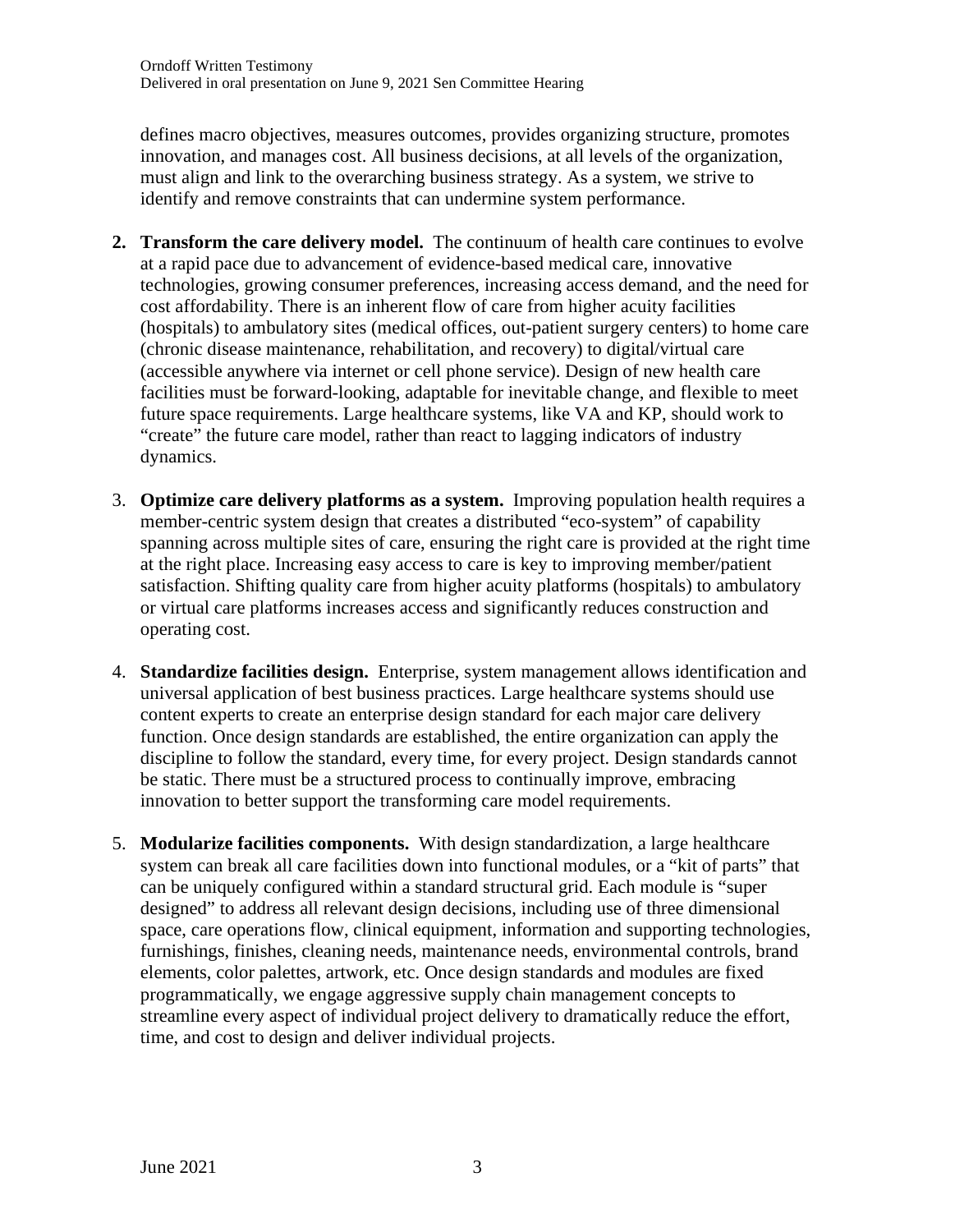- 6. **Accelerate project delivery.** With standard design modules, select industry partners, and a lean delivery process mindset (e.g., Lean Six Sigma), large systems can leverage purchase scale and project frequency to dramatically reduce process cycle time and cost of project delivery, while consistently delivering high quality healthcare buildings. Keys to success include choosing the right partners, establishing longer-term strategic relationships, and building trust through demonstrated performance. KP has established a pre-qualified pool of preferred vendors that understand, support, and deliver on our enterprise business objectives.
- 7. **Leverage progressive acquisition methods.** By leveraging integrated project delivery and value-targeted contracting concepts, the owner / designer / builder team establishes common project objectives, openly shares information, collectively solves problems, manages business risk, and mutually benefits from project success and reward incentives. The team virtually plans, designs, and fabricates the future healthcare building in a common graphic computer model (i.e., Building Information Model (BIM)) that defines space, cost, and schedule dimensions before on-site work begins. The negative impacts of disputes and contract claims are essentially eliminated.
- 8. **Commit to proactive sustainment.** As a large healthcare delivery system, Kaiser Permanente seeks to optimize facilities management lifecycle (plan, acquire, operate) process performance. In competitive markets, executives tend to focus on major capital investment of new footprint or expanded capabilities, while assuming sustainment of existing facilities and infrastructure can be deferred. To optimize lifecycle performance, a large system should require proactive sustainment of existing infrastructure as the highest resource priority to extend the service life of valuable assets, reduce the long-term cost of break-down repairs, and minimize core business disruption due to unanticipated building system failure. KP continually manages facility condition and sustainment investment against established targets to maintain maximum facilities performance.
- 9. **Commit to environmental stewardship.** As a healthcare system focused on improving health, we overtly link environmental stewardship to effective facilities management. We are committed to reducing energy intensity of our facilities (demand) and moving to renewable energy sources (supply) to achieve, as a minimum, net carbon neutrality. KP accomplished this with minimal additional up-front capital investment in high performance energy systems while driving lower facilities lifecycle operating cost. Through organizational policy, KP targets all new major project be certified at U.S. Green Building Council LEED Gold level, protecting the environment while improving the quality of the built care environment for our members and clinical staff.
- 10. **Commit to investing for community health impact.** Large healthcare systems have the opportunity and duty to target required facilities related spend to maximize positive health impact on their supported communities. Targeting investment and operations spend with aspiring minority, women, and veteran owned businesses, coupled with local construction hiring, creates a positive economic force multiplier effect to address inequities in the broader social determinates that define community health. KP executes